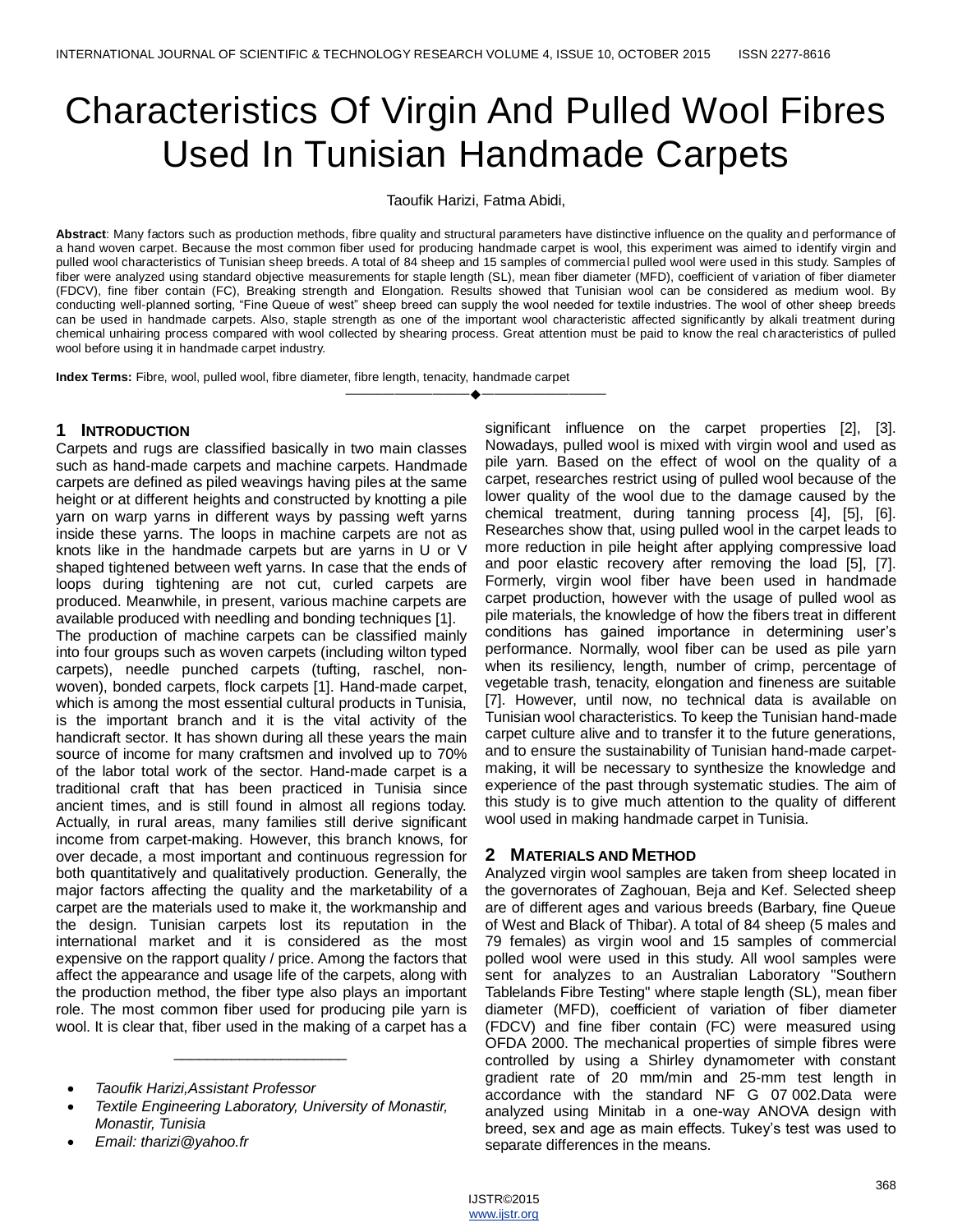#### **3 RESULTS AND DISCUSSION**

## **3.1.Virgin wool**

## **3.1.1.Wool diameter**

The fineness is the most important characteristic of wool, since largely determines its commercial value. The wool fineness is, generally, expressed in terms of average fibre diameter and the unit of measurement is the micrometer (um). Table 1 presents the results of wool diameter measurements of different sheep breeds. The average Tunisian wool diameter is 28.99µm with a FDCV% of 26.15%. The mean FD of Tunisian breeds was 30.1, 32.3, 24.9 and 32.5% for Barbary, Barbary black face, fine Queue of West and Black of Thibar respectively. Overall fiber diameter of wool in this study is lower than Middle Eastern carpet wool sheep breeds, 36.0 μm for Awassi [8], 35.4 μm for Ossimi [9], 38.4 μm for Barbary [10] and 39.1-40.2 μm for Karakaya [11]. The average percentage of fine fibers (diameter less than 30 µm) in the end product (FC) is 63.75%. This probably explains the increase in the average fineness of the Tunisian wool. According to the systems of wool grading [12], the Tunisian wool is considered as medium wool. In this grading wool there are four grades; Fine (diameter lower than 22 µm), Medium (diameter ranged from 22 to 31 µm), Coarser (diameter ranged from 31 to 36 µm) and very coarser (diameter more than 36 µm). The average wool diameters of sheep breed "Fine Queue of West" that is 24.96 µm, is lowest when compared to the mean wool diameters from other breeds, the difference between means was highly significant (p <0.01). Also, the data analysis (oneway ANOVA) shows a highly significant effect of the factor 'breed' (table 2). Even though not significant, males had slightly lower fiber diameter than females. Two years old sheep had lower fiber diameter than older sheep. Factors 'age' and 'sex' contribute to the variation in the average wool diameters without they have a significant effect. Karakus et al. [13] and Civi [14] had not observed a difference between Karakas and Norduz lamb for wool diameter. Effect of sex is not important on wool diameter of Akkaraman sheep [15]. Furthermore, Tabbaa et al. [8] noted that wool diameter have not importance differences among Awassi sheep at different sex and ages. The wool samples have an average diameter ranging from 21.1 µm to 39.3 µm and the FDCV ranges from 24.05% to 28.33%. This shows a large dispersion of the wool diameter which confirming that the standard uniformity [12] of the Tunisian wool goes from average to poor. Also, we noted that the percentage of fine fibers (FC) has a highly significant

effect (p <0.001) on the average diameter and FDCV%. Therefore, a decrease in the percentage of coarse fibers ( $>$  30 µm) causes a decrease in the average wool diameter and FDCV%. This shows the importance of selection against coarse fibres.

#### **3.1.2.Wool length**

The fiber length affects how wool can be used. Very short fibers are used in felting process. In spinning, depending on fiber length, there are three processes: worsted, semi-worsted and carded. The length of the wool fiber has a direct influence on the spinning speed, the yarn title and the yarn quality. Average wool staple length was 71.7 mm (Table 1) with an individual sheep range of 64.6-81 mm. Males had longer staple length than females and two years old sheep had longer length than older sheep. There was no significant (p value  $\lt$ 0.2) difference in the staple length of different breeds. The breed of fine Queue of West, with an average of 64,6 mm, had the shortest staple length. The staple length of Tunisian sheep breeds of the present study is lower than that of Afshari, Zandi, Mehrabani, Lori, and Baluchi sheep in Iran [16], Awassi sheep in Jordan 140 mm [8] and Barbary sheep in Libya 120.2 mm [10]. According to the Canadian Sheep Federation [17], for wool fineness of 26um to 30.1 um the suggested length is between 75 and 90 mm. So the Tunisian wool has an average length relatively lower promoted value.

## **3.1.3.Wool mechanical proprieties**

Fibre strength is very important in the spinning step, because in this procedure wool fibres should be combed and spun to produce yarn. Thus, fibres should have enough strength to withstand against various mechanical and physical tensions. Staple strength is second in importance to diameter in determining the price of greasy wool in Australia [18], [19], [20]. In the present study, the mean of fiber tenacity and breaking strength were evaluated to 16,2 cN/tex and 14,4 cN respectively (table 1) which are very higher than the required thresholds of the spinning process. In the textile industry, wool fibres should have at least 6 cN/tex of tenacity to withstand against physical and mechanical tensions and breaking [21]. So, it be concluded that Tunisian wool fibres have a desirable tenacity and breaking strength for using in textile industry. Also, Tunisian wool have better tenacity than of same Iranian and Turkish wool, which had a tenacity estimated to 12,2 cN/tex [22] and 9,5 cN/tex [13] respectively. But, t is lower than the average staple strength of Australian

**TABLE 1:** WOOL FLEECE CHARACTERISTICS OF TUNISIAN SHEEP BREEDS.

|                   |                             |        | MFD (µm)  |         | <b>FDCV (%)</b> |           | FC (%)    |           | SL (mm)   |           | <b>Breaking</b><br>strength |           | Elongation<br>% |           | Tenaci<br>tv |
|-------------------|-----------------------------|--------|-----------|---------|-----------------|-----------|-----------|-----------|-----------|-----------|-----------------------------|-----------|-----------------|-----------|--------------|
|                   |                             | N      | Mea<br>n  | C٧<br>% | Mea<br>n        | C٧<br>%   | Mea<br>n  | C٧<br>%   | Mea<br>n  | СV<br>%   | Mea<br>n                    | СV<br>%   | Mea<br>n        | CV<br>%   | cN/tex       |
| <b>Bree</b><br>ds | Barbary                     | 4<br>◠ | 30,1<br>9 | 11,5    | 26,6<br>9       | 14,1      | 58,1<br>6 | 27,6<br>9 | 75,4<br>8 | 24,5      | 24,1<br>5                   | 36,5      | 43,9            | 33,0<br>5 | 22,46        |
|                   | Barbary<br><b>Blackface</b> |        | 32,3      | 11,9    | 28,3            | 11,5<br>6 | 49,6      | 29,8<br>9 | 73,6<br>4 | 37,9<br>8 | 14,4<br>8                   | 36,1      | 32,9            | 38,9      | 15.44        |
|                   | Queue<br>оf<br>Fine<br>west | 6      | 24,9<br>6 | 8,65    | 24,0<br>5       | 11,4      | 81,7      | 11,3      | 64,6      | 24,6      | 9,42                        | 36,1      | 29,1            | 36,8<br>9 | 14,52        |
|                   | <b>Black of Thibar</b>      | 5      | 32,5      | 11.4    | 27.7<br>8       | 17,9      | 48,2<br>8 | 32,0<br>9 | 73        | 28,6      | 17,4                        | 42,2<br>6 | 36,8            | 33,9      | 15,99        |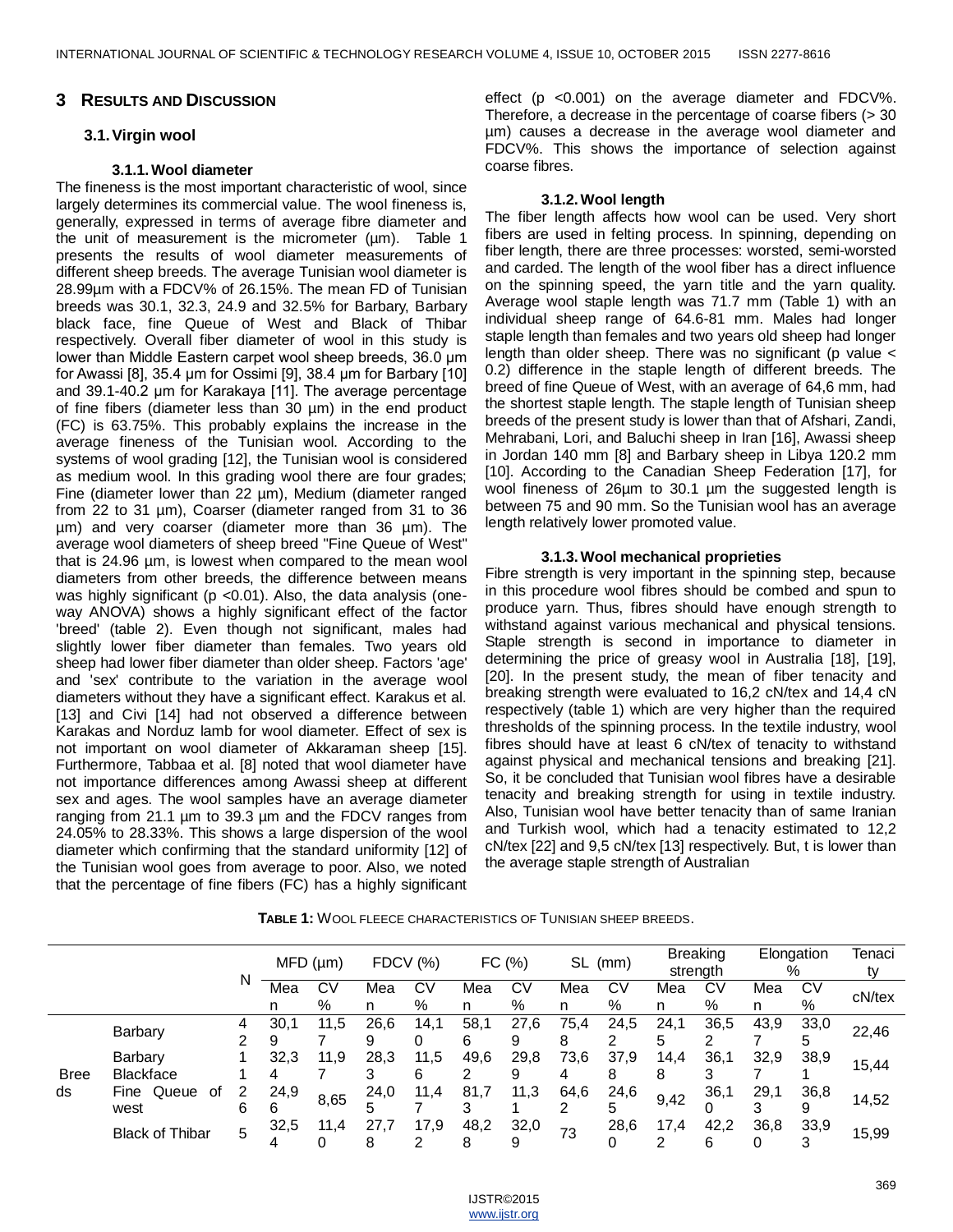| Sex | F              |        | 28,8<br>6 | 14,6<br>4  | 25,9<br>9 | 14,7<br>5  | 64,1<br>6              | 29,4<br>0              | 71,2<br>0 | 26,4<br>9 | 13,6       | 36,9<br>5              | 32,6<br>7              | 37,4<br>5        | 16,35 |
|-----|----------------|--------|-----------|------------|-----------|------------|------------------------|------------------------|-----------|-----------|------------|------------------------|------------------------|------------------|-------|
|     | М              | 5      | 31,0<br>8 | 14,5<br>9  | 28,7      | 8,67       | 57,2<br>$\overline{2}$ | 30,4<br>2              | 80,0<br>0 | 40,5<br>0 | 26,7       | 29,9<br>$\overline{2}$ | 45,6<br>9              | 33,6<br>4        | 27,18 |
|     | $\overline{2}$ |        | 27,1<br>2 | 21,0       | 25,9<br>8 | 13,6<br>3  | 71,7<br>0              | 31,8<br>0              | 80,9      | 21,8<br>6 | 14,4<br>3. | 38,8                   | 35,3<br>4              | 32,6<br>2        | 19,08 |
|     | 3              | h      | 29,5<br>9 | 13,2<br>6  | 26,9      | 17,2<br>3  | 60,0<br>9              | 29,7<br>$\overline{2}$ | 68,4<br>4 | 32,7<br>5 | 13,8<br>0  | 33,3<br>7              | 32,3<br>3              | 35,8<br>9        | 15,33 |
|     | 4              |        | 29,4<br>2 | 18,7<br>4  | 25,8<br>0 | 14,9<br>5. | 63,1<br>3              | 38,2<br>1.             | 66,6<br>7 | 39,7<br>3 | 18,2<br>8  | 36,8<br>5              | 36,8<br>5              | 35,5<br>$\Omega$ | 20,54 |
|     | 5              | 2<br>0 | 29,7<br>5 | 11,3<br>3  | 25,6<br>2 | 13,6<br>5  | 59,7                   | 26,3<br>5              | 73,2<br>5 | 24,4<br>5 | 13,0<br>0  | 37,0<br>7              | 31,1<br>6              | 43,7<br>9        | 14,28 |
| Age | 6              | 6      | 28,5<br>2 | 12,8<br>9  | 27,0<br>5 | 10,8       | 67,2<br>8              | 22,0<br>8              | 73,3<br>3 | 16,0      | 14,6<br>9  | 38,4<br>3              | 37,6                   | 32,1<br>5        | 17,56 |
|     |                |        | 29,5<br>0 | 14,2<br>6. | 25,9<br>3 | 9,76       | 60,8<br>6              | 32,2<br>5              | 75,0<br>0 | 23,3<br>7 | 14,6<br>9  | 34,5<br>9              | 36,3                   | 34,8<br>3        | 16,41 |
|     | 8              | 4      | 28,3<br>8 | 27,8<br>2  | 26,7<br>0 | 28,1<br>5. | 66,2<br>3              | 29,9<br>7              | 61,2<br>5 | 37,3<br>3 | 13,3<br>8  | 44,0                   | 31,0<br>$\overline{2}$ | 39,9<br>$\Omega$ | 16,15 |
|     | 9              | 8      | 28,0<br>8 | 8,82       | 25,9<br>6 | 17,8<br>4  | 69,8<br>3              | 16,2<br>3              | 70,6<br>3 | 22,7<br>9 | 12,7<br>9  | 34,4<br>2              | 29,3                   | 36,9<br>4        | 15,77 |
|     |                |        |           |            |           |            |                        |                        |           |           |            |                        |                        |                  |       |
|     | Total          | 8<br>4 | 28,9<br>9 | 14,7<br>5. | 26,1<br>5 | 14,6       | 63,7<br>5              | 29,5<br>7              | 71,7<br>3 | 27,9<br>4 | 14,4       | 36,5<br>3              | 33,4<br>5              | 37,2<br>3        | 16,18 |

STAPLE LENGT² (SL), MEAN FIBER DIAMETER (MFD), COEFFICIENT OF VARIATION OF FIBER DIAMETER (FDCV), FINE FIBER CONTAIN (FC).

| <b>Traits</b>               |    |       | <b>Breed</b> |       |                |      | Age         |             | Sex    |       |             |        |
|-----------------------------|----|-------|--------------|-------|----------------|------|-------------|-------------|--------|-------|-------------|--------|
|                             | DF | F     | $P_{value}$  | Effec | DF             | F    | $P_{value}$ | Effec       | D<br>F | F     | $P_{value}$ | Effect |
| Fibre<br>diameter           | 3  | 20,56 | 0            | ХX    | 7              | 0,51 | 0,821       | 0           | 1      | 1,25  | 0,266       | 0      |
| Fiber<br>length             | 3  | 1,64  | 0,187        | 0     | 7              | 0,68 | 0,687       | 0           | 1      | 0,89  | 0,347       | 0      |
| <b>Breaking</b><br>strength | 3  | 17.67 | 0            | XX    | $\overline{7}$ | 0,67 | 0,7         | $\mathbf 0$ | 1      | 18,89 | $\mathbf 0$ | XX     |
| Elongation<br>at break      | 3  | 19,25 | 0            | XX    | 7              | 1,89 | 0,083       | 0           | 1      | 19,1  | 0           | XX     |

 $FD$  = free degree;  $F$  = Fisher coefficient; Pvalue = significant threshold;  $XX$  = high significance;  $X$  = significance; and 0 = no significance.

wool which is around 35 cN/tex [20] and that of New Zealand wool which is 41 cN/tex [23]. The mean of elongation of Tunisian wool was estimated to 36,5% (table 1) which is very higher than of same Iranian and Turkish wool, which had a tenacity estimated to 29% [22] and 27,2% [13] respectively. Because the desirable elongation at break for wool fibres is between 40-50% [21], it seems that wool fibres of Tunisian sheep breeds (except the "Barbary" breed) have an adequate but not desirable grade in this mechanical point of view. The Barbary breed has an average of fiber tenacity, breaking strength and elongation equal to 22,5 cN/tex, 24 cN and 44% respectively (table 1). This indicates good mechanical

proprieties like that found for Australian merino wool [20]. The results of the analyses of variances for mechanicals proprieties of Tunisian wool are presented in table 2. The factors "breed" and "sex" had a very significant effect on breaking strength and elongation parameters (p<0,01). Nevertheless, "Age" factor was not significant on the cited parameters (p>0,05).

## **3.2.Pulled wool**

Pulled Wool is identified as wool collected from undressed hide or wool removed from the skins of slaughter animals. Tanning steps generally started with soaking, unhairing, liming,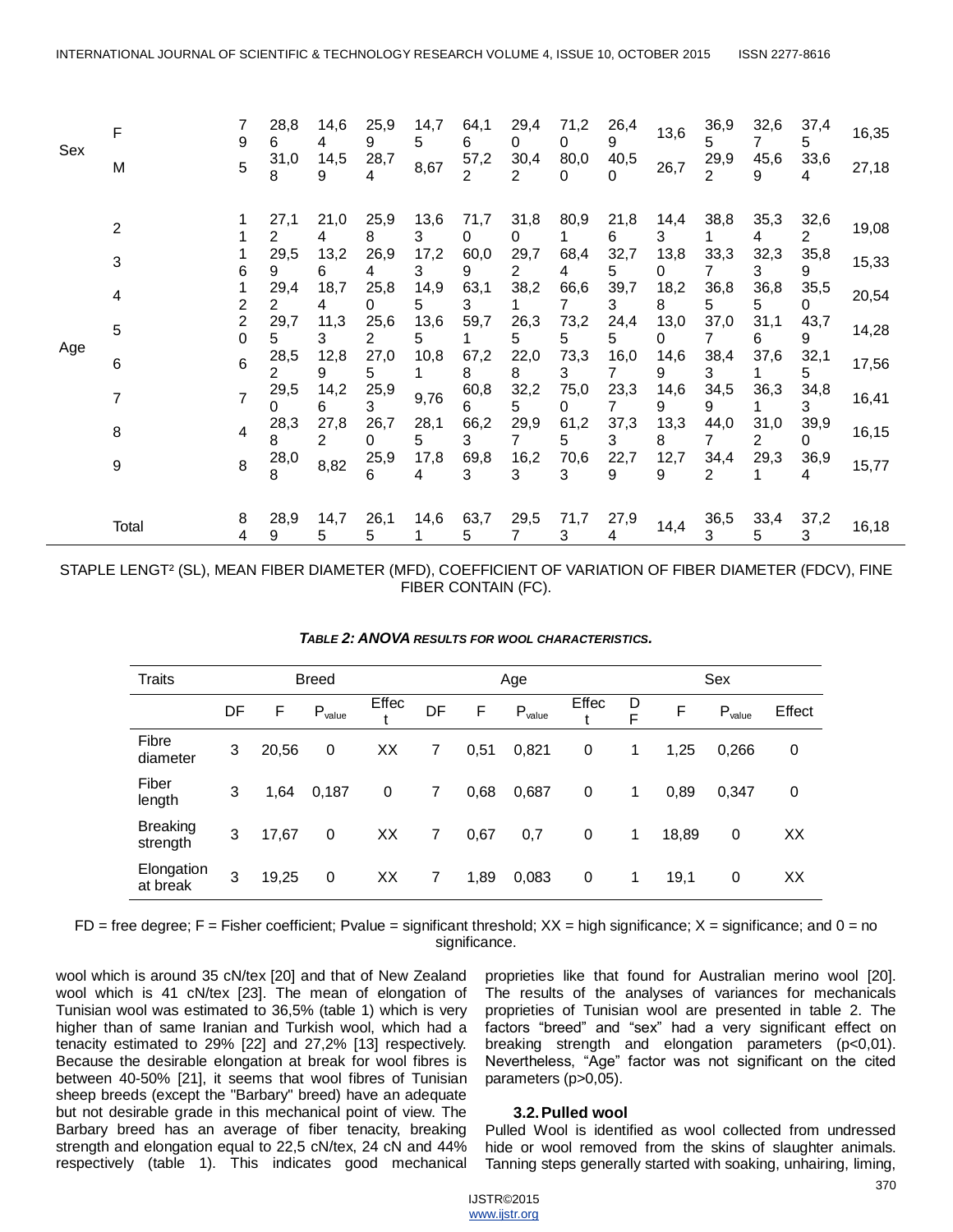fleshing, lime removal, bating, fat Removal, picking, tanning, Shaving, neutralization, oiling and dyeing, drying and tempering, skating and finally finishing stages [24]. The results of the pulled wool sample analysis are given in table 3, which shows a comparison of the textile properties between virgin and pulled wool. The major differences are recorded at the length and tenacity parameters. The average values of the tenacity are 16 and 9 cN/tex, respectively for virgin and pulled wool. Lowest pulled wool strength could be explained by the degradation happened especially in the disulfide bond which leads to decrease in wool staple strength. Mildred and Rachel [25] reported that wool was strength decreased when wool treated by alkali. Dusenbury et al. [26] illustrated that treated wool with alkali tended to decrease some physical properties of wool fiber because of its effect on orthocortex and paracortex. The average values of the length are 72 and 45

mm, respectively for virgin and pulled wool. The lower average length of pulled wool may be due to the effects of mechanical actions during the tanning process and also to the short wool growth period before the slaughter animals. Because of using pulled wool in handmade carpet, part of research was focused on the disadvantage of these fibers. Moghassem and Gharehaghaji [27] indicate that an increase in percentage of pulled wool in pile yarn caused an increase in compression and matting percentage and a reduction in elastic recovery of pile yarn. Also, Helal and Mourad [28] mentioned that an increase pulled wool in the blend, the profit tended to increase while yarn strength and yarn regularity tended to decrease. Pulled wool percentage is reasonable at 25%, risky at 50% and not favorable at 75%.

## *TABLE 3: CHARACTERISTICS OF PULLED AND VIRGIN WOOL*

|             | $MFD$ ( $µm$ )                                              |     | FDCV (%)              |     | FC (%)   |            |      | SL (mm) | Elongation % |       | Tenacity |
|-------------|-------------------------------------------------------------|-----|-----------------------|-----|----------|------------|------|---------|--------------|-------|----------|
|             | Mean                                                        | CV% | Mean                  | CV% | Mean CV% |            | Mean | CV%     | Mean CV%     |       | cN/tex   |
| Pulled wool |                                                             |     | 28.4 17.57 23.1 14.10 |     |          | 66.8 27.69 | 45   | 25.72   | - 32         | 33.05 |          |
| Virgin wool | 28,99 14,75 26,15 14,61 63,75 29,57 71,73 27,94 33,45 37,23 |     |                       |     |          |            |      |         |              |       | 16.18    |

Staple length (SL), mean fiber diameter (MFD), coefficient of variation of fiber diameter (FDCV), fine fiber contain (FC).

# **4 CONCLUSION**

This research described the results of experiment for improving the wool quality involving of Tunisian sheep and to compare virgin and pulled wool. There are differences between Tunisian sheep breeds in the way the fibers they produce. The factors age, sex and breed have greater or lesser effects on controlled parameters (fiber diameter, staple length, breaking strength, and elongation). Nevertheless, breed is the most important factor. In fact, the breed 'Fine Queue of west' has ability to produce finer fibres with more uniformity. Through selection, wool diameter indicated that there is a good potential for fine wool production. The wool of other sheep breeds can be used in handmade carpets. Moreover, pulled wool presents lower quality than virgin wool. This can limit its utilization in handmade carpet industry. Further study needs to investigate the effect of unhairing process on pulled wool characteristics.

# **References**

- [1] Özdil N., Bozdoğan F., Kayseri G. Ö, Mengüç S. G., Compressibility and Thickness Recovery Characteristics of Carpets, Tekstil ve Konfeksiyon, 3, 203-211. 2012
- [2] Pointon, H., "Carpet Surfaces", The Textile Trade Press, New Mills, Stockport on England, (1975), 1-23.
- [3] Ghamsari, E., "Research on the Methods of Standardization of Raw Material for Hand Woven Carpet", 1st National Conference on Hand Woven Carpet Research, Tehran, Iran, (2002), 325-341.
- [4] Ansari, H., "Study on the Damages Caused by using Slipe Wool in the Construction of Hand Woven Carpet and Representing Suitable Methods for Wool Extraction", 1st National Conference on Hand Woven Carpet Research, Tehran, Iran, (2002), 284-273.
- [5] Gharehaghaji, A., A., Bassam, J. and Ezzati, M., "Study on the Effect of Slipe Wool on Physical and Mechanical Properties of Hand Woven Carpet", Iranian National Carpet Center, Applied Research Project, (2000), 96-100.
- [6] Hassan Pour, M. J., "Study on the Effects of Tanning Processes on the Characteristics of Wool Fibers and Pile Yarns", MSc Project, Isfahan University of Technology, Isfahan, Iran, (2000), 96-99.
- [7] Mirjalili, S. A. and Sharzehee, M., "An Investigation on the Effect of Static and Dynamic Loading on the Physical Characteristics of Handmade Persian Carpets: Part1, the Effect of Static Loading", J. Text. Inst., Vol. 96, No. 5, 287-293. 2005
- [8] Tabbaa, M. J., W. A. Al-Azzawi, & D. Campbell. Variation in fleece characteristics of Awassi sheep at different ages. Small Ruminant Research. 41: 95-100. 2001.
- [9] Maria, I. F. M., G. M. Gebriel, & I. Abou-Fandoud. Relationships between blood groups and some wool characteristics in Egyption coarse-wool fat-tail sheep. Anim. Prod. 55: 123-127. 1992.
- [10] Akraim, F., I. S. Milad, A. A. A. Abdulkarim, & M. Ganem. Wool characteristics of Libyan sheep in north-eastern Libya. I. Fiber diameter and staple length. Livestock Research for Rural Development. 20 (8). 2008.
- [11] Cimen, M. The effect of birth type and sex of lambs on fiber diameter. Res. J. Agric. Biol. Sci. 2: 509-511. 2006.
- [12] Rodney Kott, 1993. I-1 (Wool Production and Marketing). [Availble:](http://msuextension.org/publications/AgandNaturalResources/MT198380AG.pdf)

[http://msuextension.org/publications/AgandNaturalResour](http://msuextension.org/publications/AgandNaturalResources/MT198380AG.pdf)